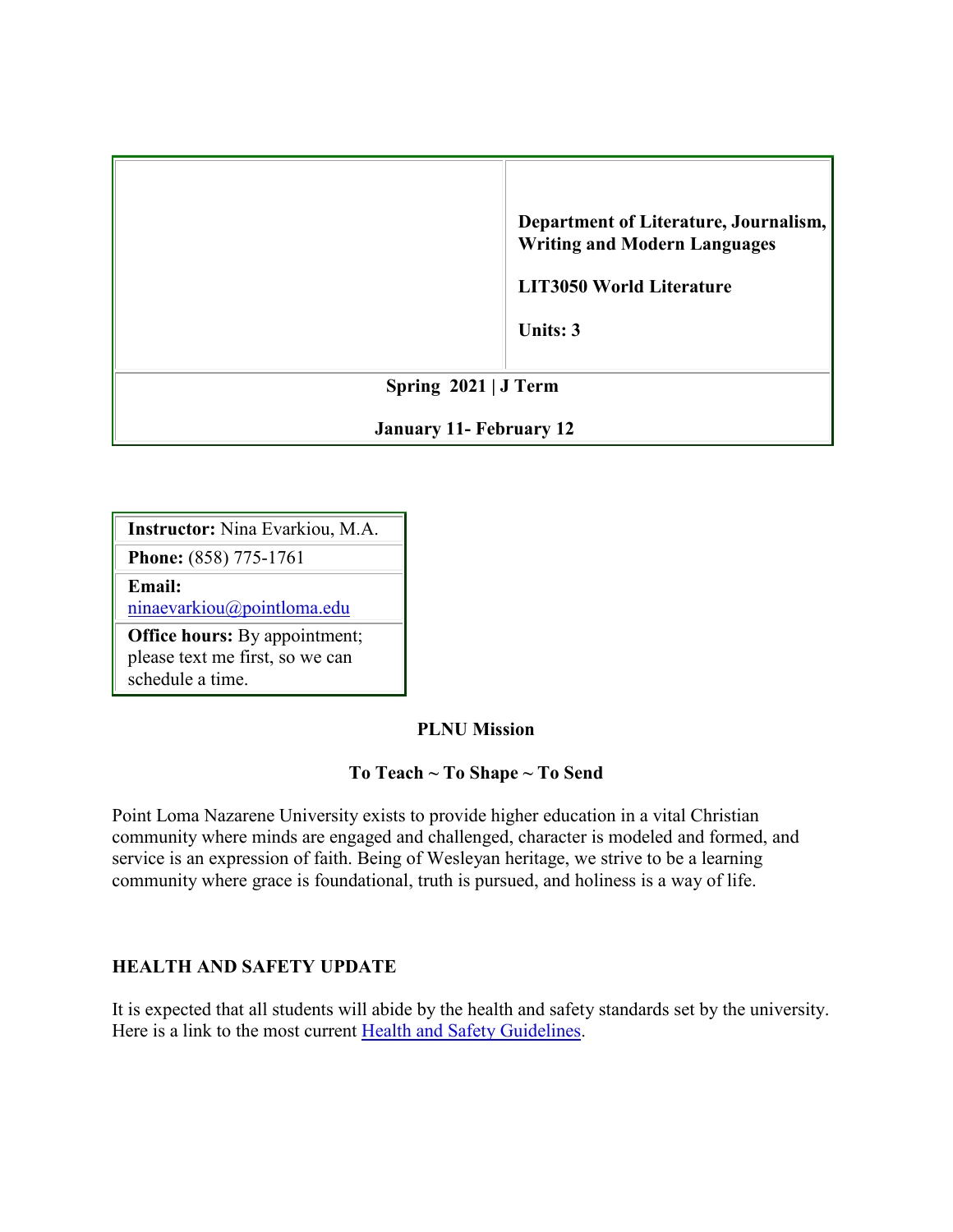# **COURSE DESCRIPTION**

Literature 3050, a general education course, is comprised of an advanced study of works, primarily in translation. The course focuses on selected themes, topics, and/or eras and places the works in their cultural contexts.

Prerequisite(s): Fulfillment of the College Composition requirement, LIT 2000, and Junior or Senior standing.

# **INSTITUTIONAL AND GENERAL EDUCATION LEARNING OUTCOMES**

# **Context: Learning, Informed by our Faith in Christ**

ILO 1: Students will acquire knowledge of human cultures and the physical and natural world while developing skills and habits that foster life-long learning

GELO 1a Written Communication: Students will be able to effectively express ideas and information to others through written communication.

GELO 1b Oral Communication: Students will be able to effectively express ideas and information to others through oral communication.

GELO 1c Information Literacy: Students will be able to access and cite information as well as evaluate the logic, validity, and relevance of information from a variety of sources.

GELO 1d Critical Thinking: Students will be able to examine, critique, and synthesize information in order to arrive at reasoned conclusions.

GELO 1e Quantitative Reasoning: Students will be able to solve problems that are quantitative in nature.

# **Context: Growing, In a Christ-Centered Faith Community**

ILO 2: Students will develop a deeper and more informed understanding of self and others as they negotiate complex environments

GELO 2a Students will develop an understanding of self that fosters personal wellbeing. GELO 2b Students will understand and appreciate diverse forms of artistic expression. GELO 2c Students will demonstrate an understanding of the complex issues faced by diverse groups in global and/or cross-cultural contexts.

# **Context: Serving, In a Context of Christian Faith**

ILO 3: Students will serve locally and/or globally in vocational and social settings

GELO 3 Students will demonstrate an understanding of Christian Scripture, Tradition, and Ethics, including engagement in acts of devotion and works of mercy.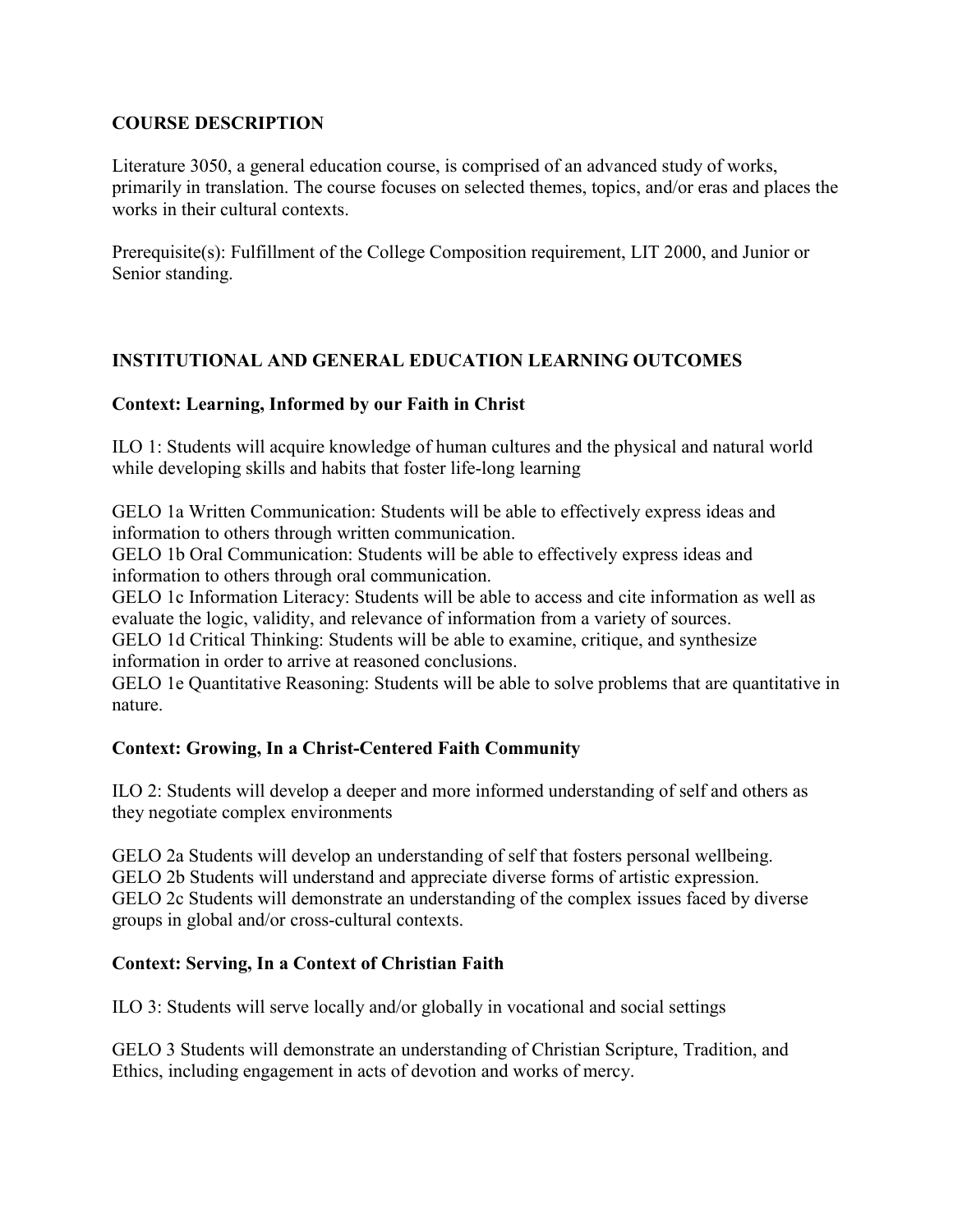# **COURSE LEARNING OUTCOMES**

#### *Students will be able to:*

CLO 1 Closely read (comprehension, analysis) and critically analyze (analysis) texts in their original languages and/or in translation. **(GELO 1c, 1d, 2b)**

CLO 2 Recall (knowledge), identify (knowledge), and use (application) fundamental concepts of literary study to read and discuss texts **(GELO 1c, 1d, 2b)**, e.g.:

- a. Standard literary terminology
- b. Modes/genres of literature
- c. Elements of literary genres
- d. Literary periods (dates, writers, characteristics, and important developments)
- e. Contemporary critical approaches
- f. Extra-literary research

CLO 3 Analyze (analysis) the social, cultural, ethnic, gendered, and/or historical contexts of the works and their authors, and connect (synthesis, evaluation) the texts with their own lives. **(GELO 1c, 1d, 2b)**

# **REQUIRED TEXTS**

- Baudelaire, Charles. *Flowers of Evil and Other Works*. Translated by Wallace Fowlie, reprint ed., Dover Publications, 1992. ISBN: 0486270920
- Behn, Aphra. *Oroonoko, The Rover, and Other Works*. Edited by Janet Todd, Penguin Classics,
	- 2nd ed, 2003. ISBN: 0140433384
- Bruce, Susan, ed. *Three Early Modern Utopias: Thomas More, Utopia; Francis Bacon, New Atlantis; and Henry Neville, The Isle of Pines*. Oxford UP, 2008. ISBN: 0199537992
- Conrad, Joseph. *Heart of Darkness*. Edited by Stanley Appelbaum, Dover Publications, 1994. ISBN: 0486282112
- Machiavelli, Niccolò. *The Prince*. Translated by N.H. Thompson, Dover Publications, 1992. ISBN: 0486272745
- Milton, John. *Paradise Lost*. Edited by David Scott Kastan, 3rd. ed., Hackett Classics, 2005. ISBN: 0872207331
- Molière. *The Imaginary Invalid*. Translated by Henri Van Laun. Dover Publications, 2004. ISBN: 978-0486437897
- De Pizan, Christine. *Treasure of the City of Ladies*. Translated by Sarah Lawson, revised ed., Penguin Classics, 2003. ISBN: 0140449507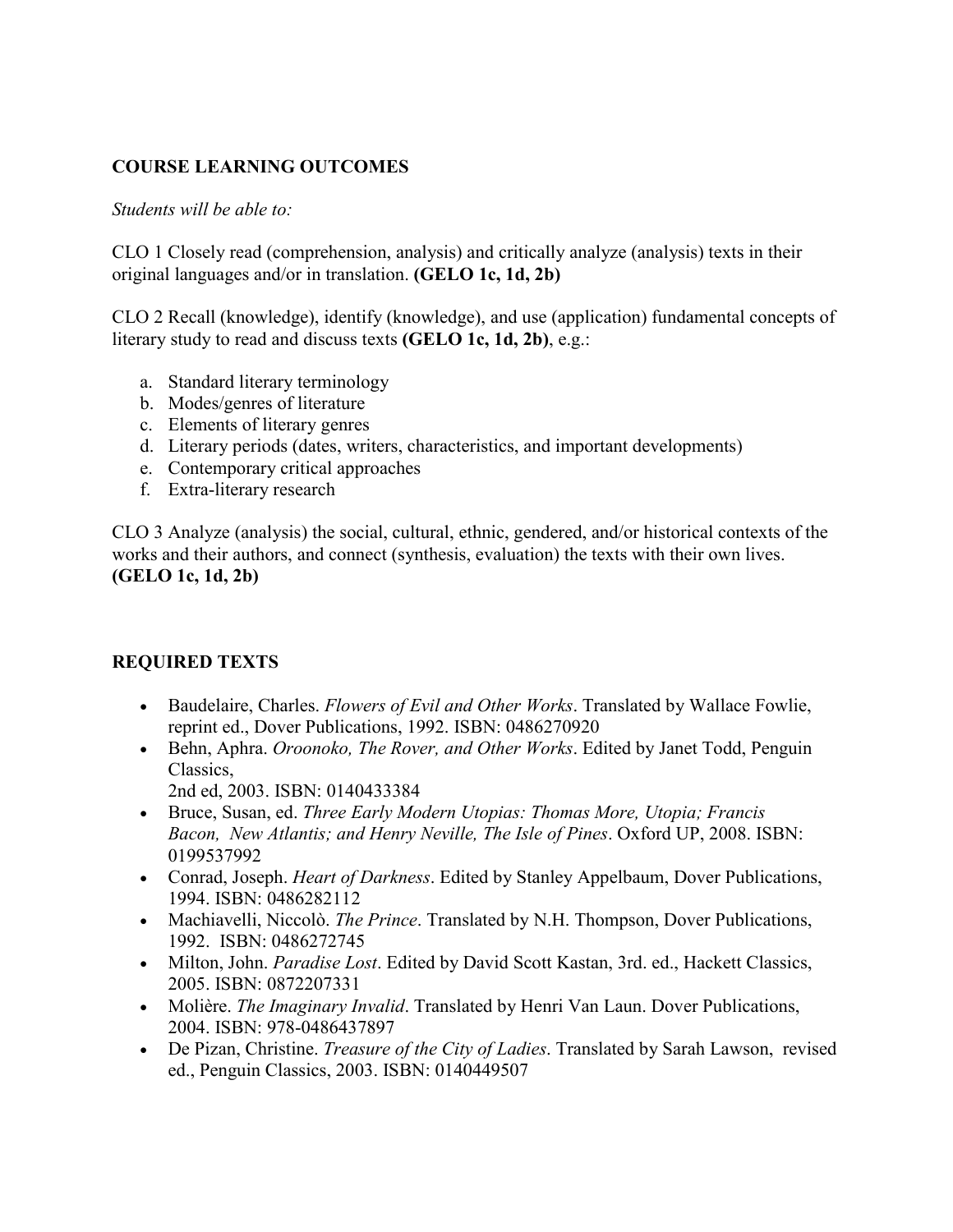- Shakespeare, William. *The Sonnets*. Edited by Stephen Orgel, reprint ed., Penguin, 2017. ISBN: 978-0143131717
- Shakespeare, William. *The Tempest*. Edited by Virginia Mason Vaughan and Alden T. Vaughan, 4th ed., Bloomsbury Arden Shakespeare, 2016. ISBN: 978-1408133477
- Shelley, Mary Wollstonecraft. *Frankenstein*. 3rd ed., Dover Publications, 1994. ISBN: 0140433384

#### **Online documents or urls will be provided for other texts.**

**Recommended resource:** MLA Handbook, 8th ed. or another MLA-based writing handbook.

# **COURSE CREDIT HOUR INFORMATION**

In the interest of providing sufficient time to accomplish the stated Course Learning Outcomes, this class meets the PLNU credit hour policy for a 3 unit class delivered over 5 weeks. Specific details about how the class meets the credit hour requirement can be provided upon request. (Based on 37.5 hours of student engagement per credit hour.)

| <b>Distribution of Student Learning Hours</b>      |                                  |  |  |  |
|----------------------------------------------------|----------------------------------|--|--|--|
| Category                                           | <b>Time Expectation in Hours</b> |  |  |  |
| <b>Reading Assignments</b>                         | 55                               |  |  |  |
| Written Assignments (2 hours each)                 | 34                               |  |  |  |
| <b>Review of Video Lectures</b>                    | 6                                |  |  |  |
| Online Participation in Discussions (2 hours each) | 36                               |  |  |  |
| Exams (2 hours each)                               | 4                                |  |  |  |
| <b>Total Hours</b>                                 | 135                              |  |  |  |

#### **ASSESSMENT AND GRADING**

Grades for this particular class will be based on:

10% - Discussion Thread Participation (daily Monday-Thursday)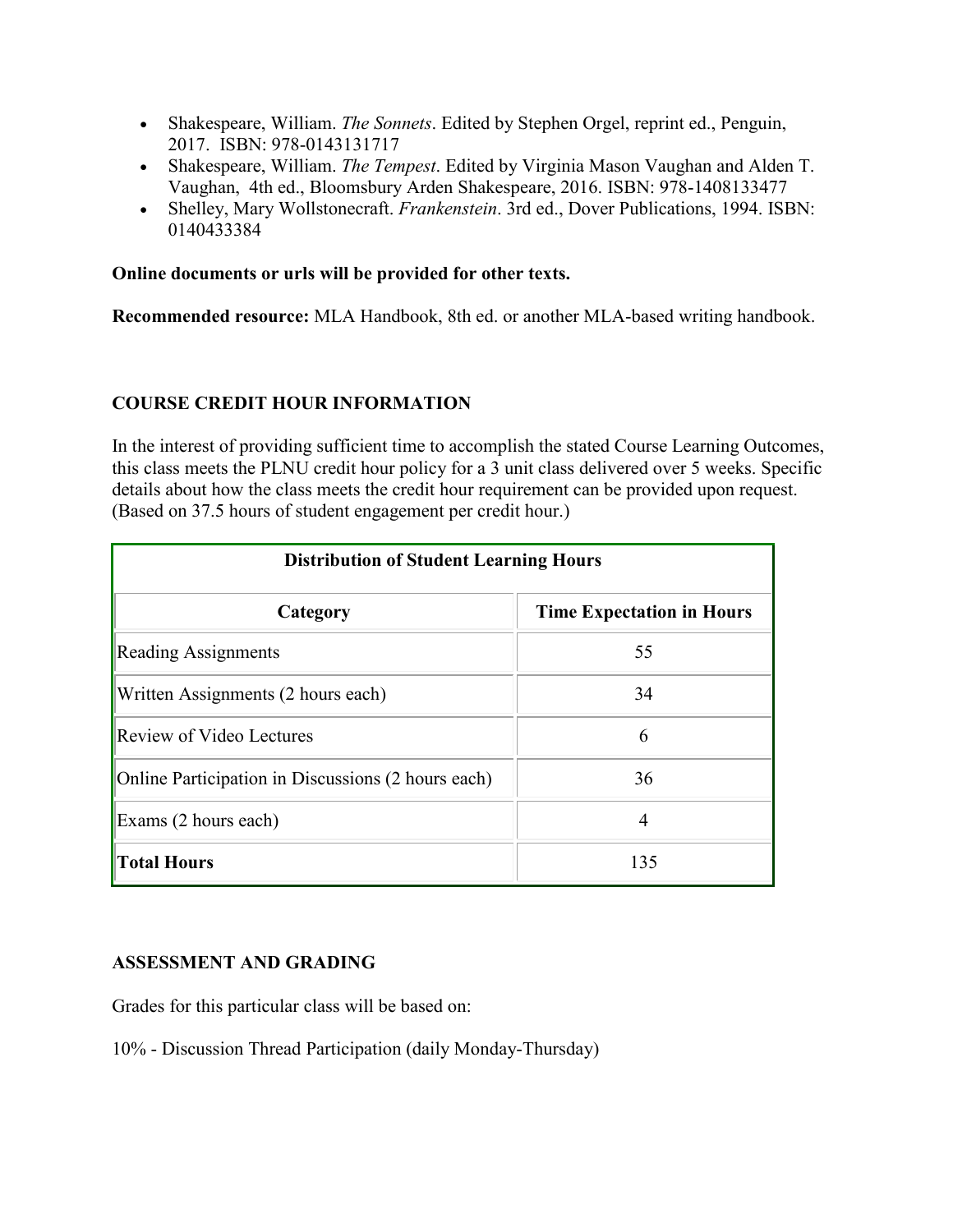40% - Critical Reflections (300 words, submitted to Canvas daily Mon-Thur by 9:55am and then compiled for grading twice, at the time of the midterm and final exams.)

25% - Midterm exam

### 25% - Final exam

Student grades will be posted in the Canvas grade book no later than midnight on Tuesday of each week beginning in Week Two of this course. It is important to read the comments posted in the grade book as these comments are intended to help students improve their work. Final grades will be posted within one week of the end of the class. Grades will be based on the following scale:

| <b>Standard Grade Scale Based on Percentages</b> |               |               |               |                |  |
|--------------------------------------------------|---------------|---------------|---------------|----------------|--|
| A                                                | B             | $\mathsf{C}$  | D             | F              |  |
| A 93-100                                         | $B+87-89$     | $C+77-79$     | $D+67-69$     | F Less than 59 |  |
| A-90-92                                          | 83-86<br>B    | $C$ 73-76     | D 63-66       |                |  |
|                                                  | $B - 80 - 82$ | $C - 70 - 72$ | $D - 60 - 62$ |                |  |

# **COURSE SCHEDULE AND ASSIGNMENTS**

The "Course Summary" table at the bottom of this page lists day-by-day due dates for all discussions, critical reflections, and exams.

For reading assignments, see the following table:

Reading Schedule

**Week 1**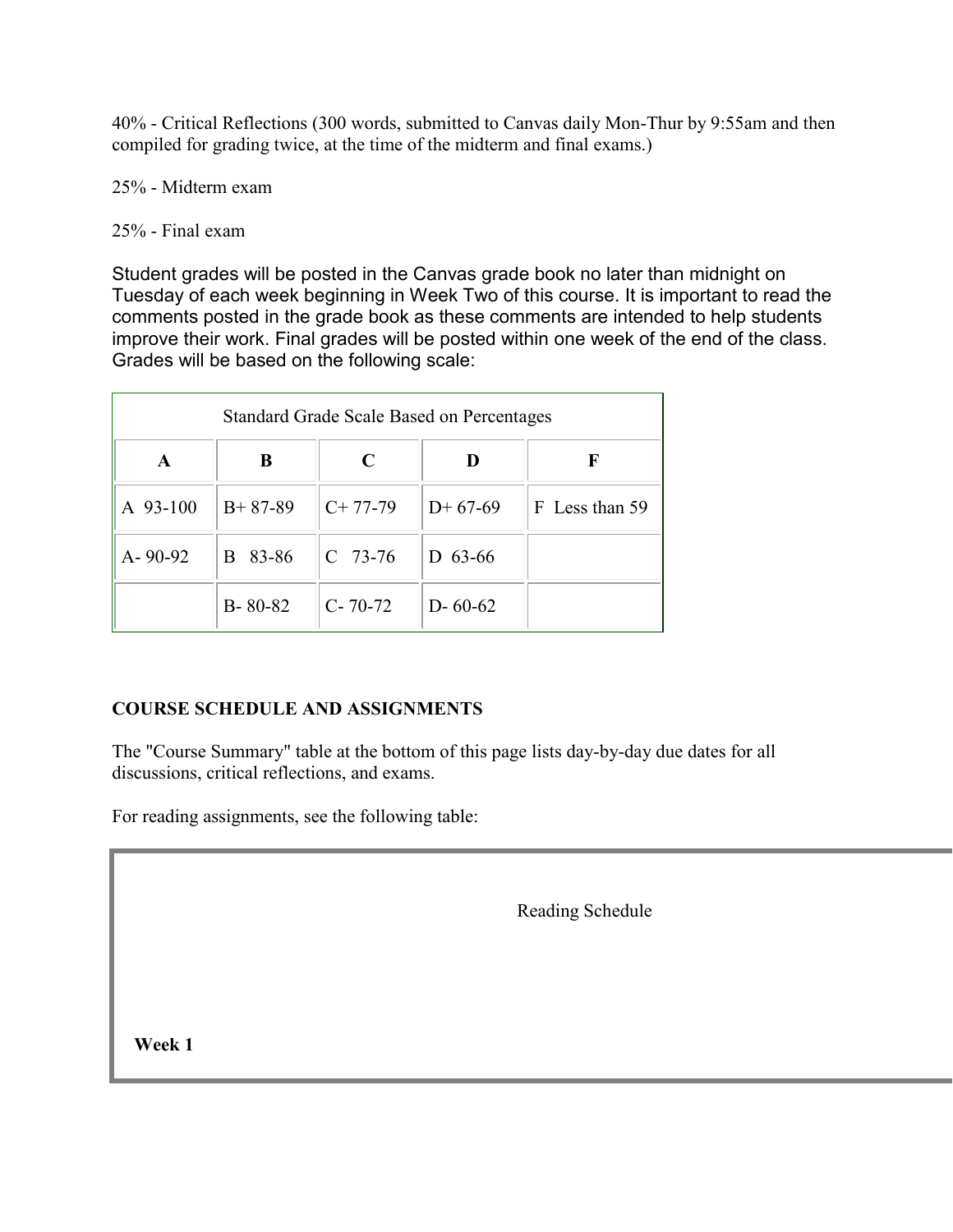| $M$ Jan 11 | Introduction to course and materials. Review of syllabus and student responsibilities and ass |
|------------|-----------------------------------------------------------------------------------------------|
| T Jan 12   | de Pizan, Treasure of the City of Ladies                                                      |
| W Jan 13   | de Pizan, Treasure of the City of Ladies                                                      |
| Th Jan 14  | More, Utopia.<br>Assignment of groups for group presentation.                                 |
| Week 2     |                                                                                               |
| $M$ Jan 18 | More, Utopia; and Machiavelli, The Prince.                                                    |
|            | Group Presentation due.                                                                       |
| T Jan 19   | Machiavelli, The Prince                                                                       |
| $W$ Jan 20 | Shakespeare, The Tempest                                                                      |
| Th Jan 21  | Shakespeare, The Tempest (also view The Tempest film)                                         |
|            |                                                                                               |
| Week 3     |                                                                                               |
| M Jan 25   | Milton, Paradise Lost                                                                         |
| T Jan 26   | Milton, Paradise Lost                                                                         |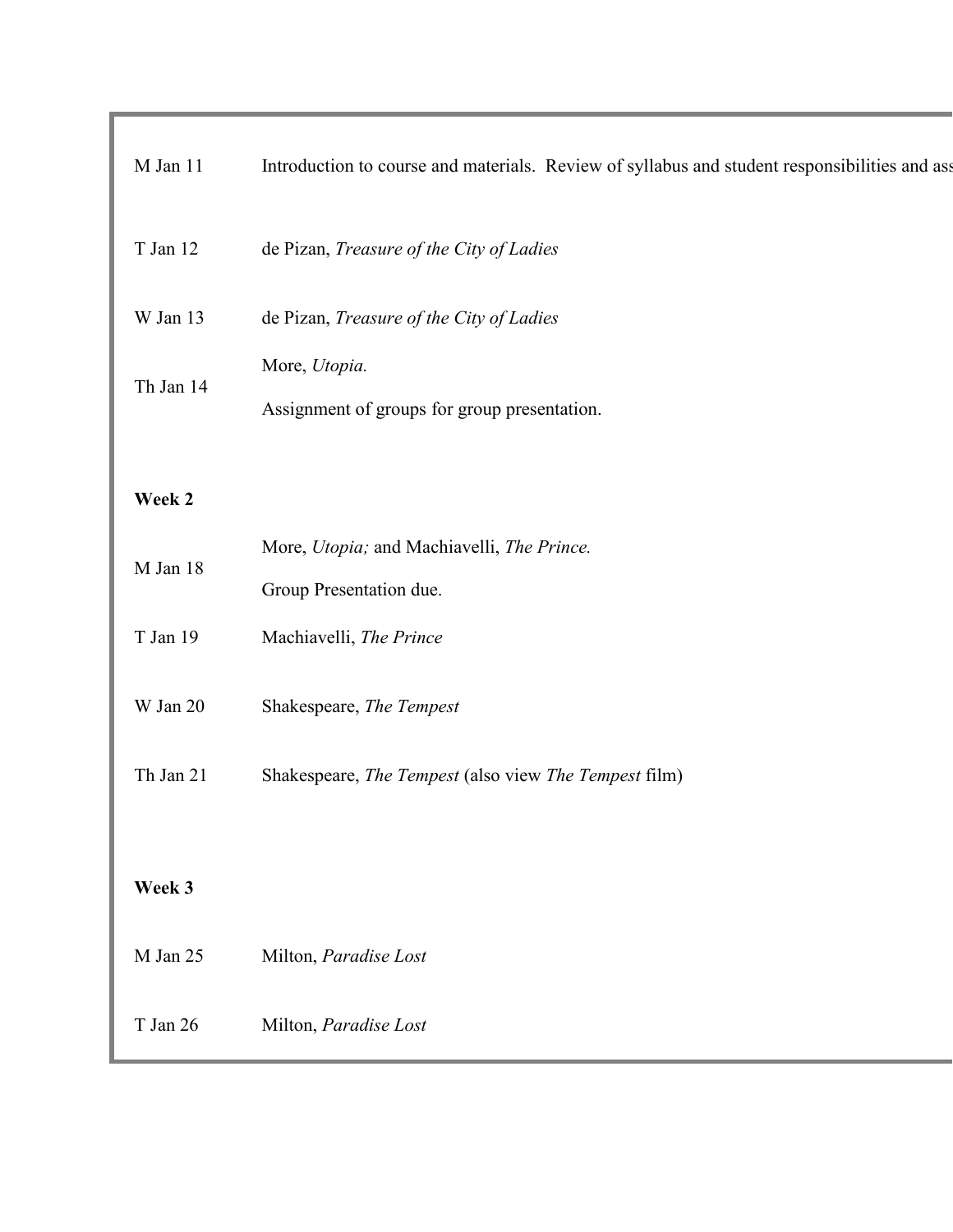| W Jan 27  | Midterm Critical Reflections due. Midterm examination.                                                                                                                       |
|-----------|------------------------------------------------------------------------------------------------------------------------------------------------------------------------------|
| Th Jan 28 | Molière, Imaginary Invalid                                                                                                                                                   |
|           |                                                                                                                                                                              |
| Week 4    |                                                                                                                                                                              |
| M Feb 1   | Behn, Oroonoko                                                                                                                                                               |
| T Feb 2   | Online excerpts of Diderot, Swift, Pope                                                                                                                                      |
| W Feb 3   | Conrad, Heart of Darkness,                                                                                                                                                   |
| Th Feb 4  | Conrad, Heart of Darkness Film excerpts Apocalypse Now                                                                                                                       |
|           |                                                                                                                                                                              |
| Week 5    |                                                                                                                                                                              |
| M Feb 8   | Online excerpts of Romantic poets: Blake, Wordsworth, Byron, Shelley, Keats, Elizabeth Ba<br>Browning, Burns; Hawthorne, The Minister's Black Veil; Maupassant, The Necklace |
| T Feb 9   | Shelley, Frankenstein                                                                                                                                                        |
| W Feb 10  | Shelley, Frankenstein; selections from Baudelaire                                                                                                                            |
| Th Feb 11 | Final Critical Reflections due. Final Examination administered.                                                                                                              |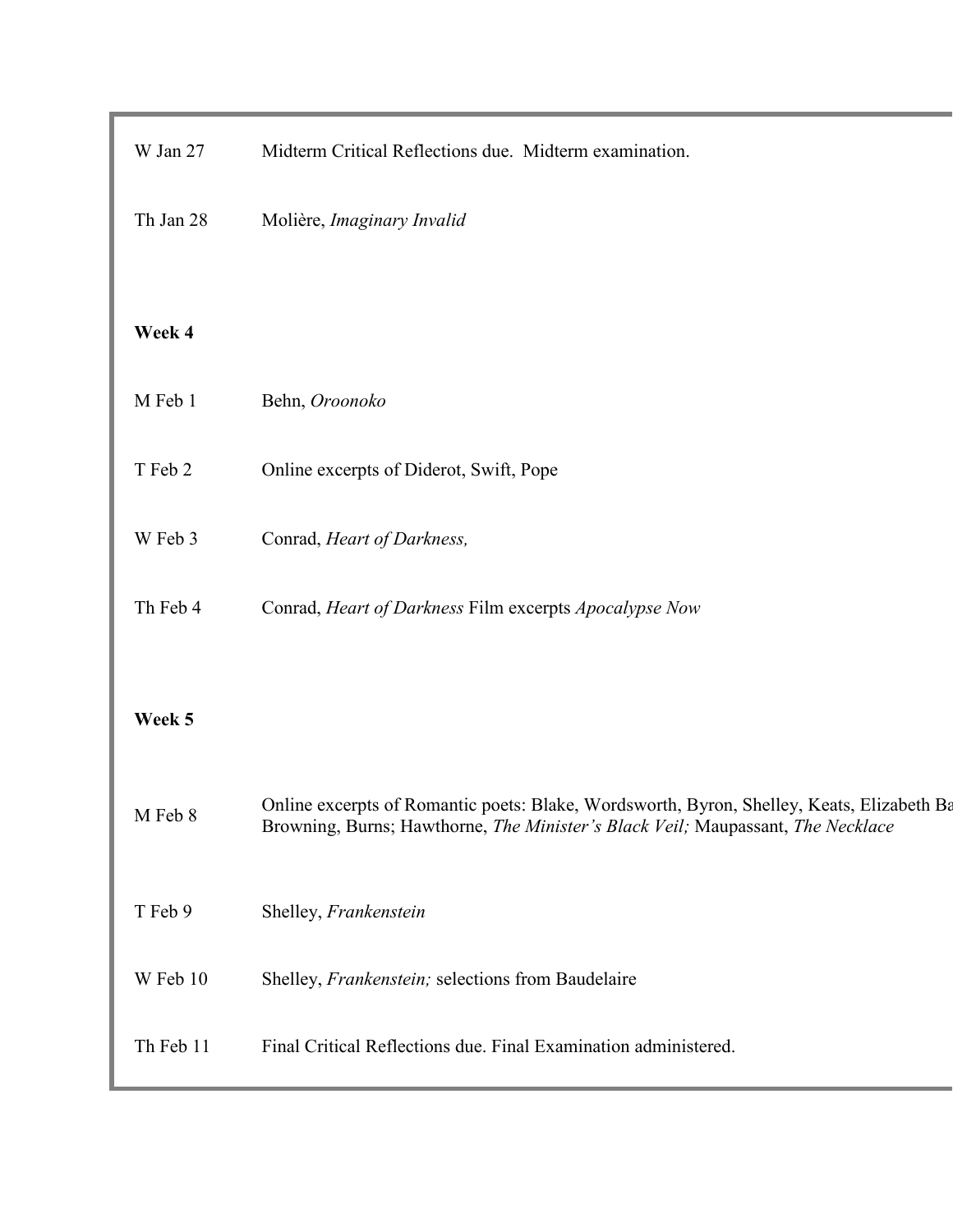### **COURSE POLICIES AND REQUIREMENTS**

(Keep in mind that online participation may vary, as most of our activities are asynchronous, but due dates are due dates, and participation is participation whether in class, or online.)

### **ATTENDANCE**

*Be here!* (even if it is virtually.) *Take notes! Engage!* Attendance (online participation) is mandatory.

#### **EMAIL AND CANVAS**

You are responsible for checking your **PLNU email account** and **[Canvas Inbox](file://conversations)** regularly for electronic messages from me (and sometimes from your classmates). You are fully accountable for all course material, announcements, communications that are distributed via email and Canvas; and I will send messages *only* to these sites. Please let me know if you encounter any technical problems with these sites.

#### **LATE ASSIGNMENTS AND INCOMPLETES**

Completion of all assignments is required, and passing the course will be difficult without doing so. Readings and written responses must be prepared **in advance** of the date scheduled/due and of sufficient length and quality to meet the assignment's requirements and intents. Missed work (quizzes and written responses) may be made up **only** in truly extenuating circumstances and only if you and I have had a conversation about your situation. No make-up work will be given for missed work.

Partial credit is not given to incomplete work, but rather the grade of F.

Late assignments **will not** be accepted (unless you and I have communicated **prior to the deadline** about extenuating circumstances). It is **your responsibility** to see to it that I receive your work.

No "Incomplete" grades will be assigned unless extenuating circumstances (e.g., death in the family, automobile accidents, hospitalization) prevail. If you find yourself in such a situation, please contact me immediately. Also please submit any necessary and valid documents to help clarify and document your situation (e.g., doctor's letter on letterhead, funeral service program, police report, etc.). I am happy to help you in these difficult situations as best I can.

# **EXTRA CREDIT**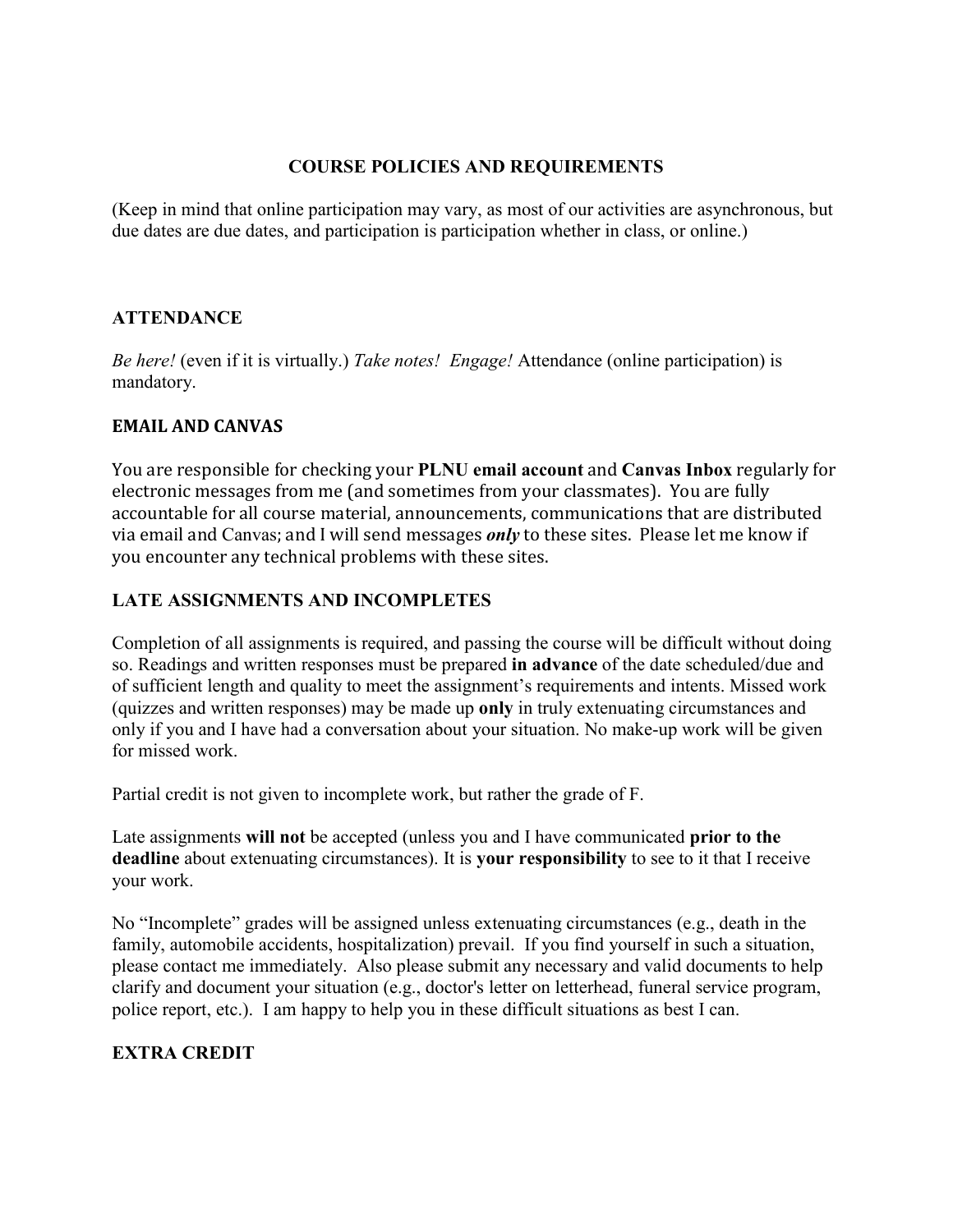Up to 5 points extra credit may be received for writing a 300 word critical reflection after viewing any movie version of *Frankenstein* or attending one of the online [Thinking Shakespeare](https://www.theoldglobe.org/edp-pages/2020/thinking-shakespeare-live/?id=39384)  [Live](https://www.theoldglobe.org/edp-pages/2020/thinking-shakespeare-live/?id=39384) (or [Thinking Shakespeare Live: Sonnets\)](https://www.theoldglobe.org/edp-pages/2020/thinking-shakespeare-live-sonnets/?id=38912) streams hosted by [The Old Globe Theater](https://www.theoldglobe.org/) of San Diego. Extra credit writing must be completed one week after you have viewed the film or live stream. **In order to receive credit for extra credit assignments, all of the other assignments must be completed.**

# **DISCUSSION**

Online discussion in the class is mandatory. Participation is part of your grade. Feel free to express yourself. It counts. When you do the course work, the discussion flows. Keep up with the course work and allow yourself time to digest it. COME PREPARED.

# *I reserve the right to alter the class schedule according to the dynamics of the class.*

**The mission of this course, should you decide to accept it,** is not only to assimilate knowledge but also and perhaps more importantly to teach you how to think critically and express yourself lucidly and artfully. Developing oral as well as writing skills will help you throughout your college career and beyond. It's simple: people in the work place who can effectively communicate with others succeed.

# **Hopefully, you will boldly go where you have not gone before.**

# **GENERAL PLNU POLICIES AND DISCLOSURES**

# **STATE AUTHORIZATION**

State authorization is a formal determination by a state that Point Loma Nazarene University is approved to conduct activities regulated by that state. In certain states outside California, Point Loma Nazarene University is not authorized to enroll online (distance education) students. If a student moves to another state after admission to the program and/or enrollment in an online course, continuation within the program and/or course will depend on whether Point Loma Nazarene University is authorized to offer distance education courses in that state. It is the student's responsibility to notify the institution of any change in his or her physical location. Refer to the map on [State Authorization](https://www.pointloma.edu/offices/office-institutional-effectiveness-research/disclosures) to view which states allow online (distance education) outside of California.

# **PLNU COPYRIGHT POLICY**

Point Loma Nazarene University, as a non-profit educational institution, is entitled by law to use materials protected by the US Copyright Act for classroom education. Any use of those materials outside the class may violate the law.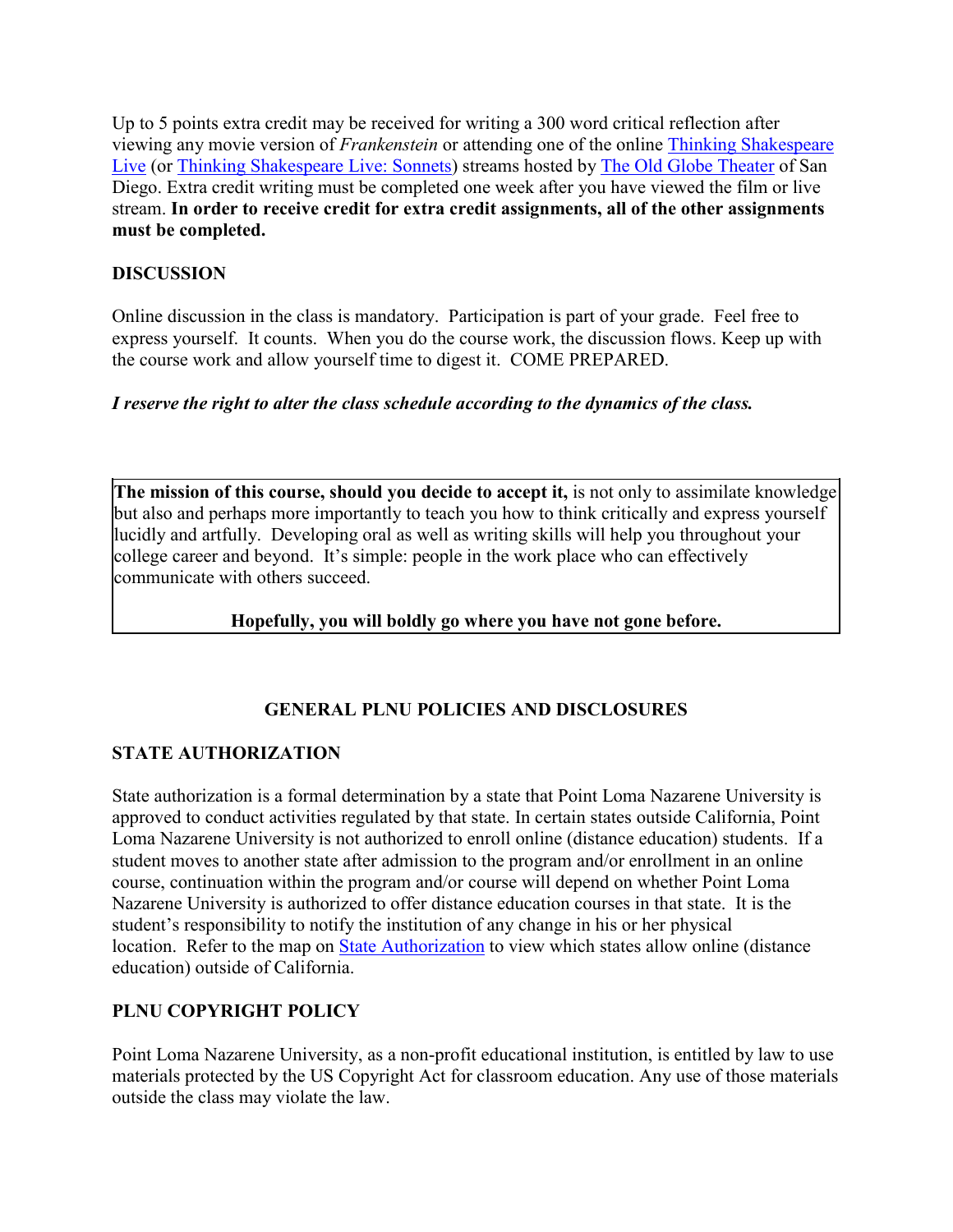# **PLNU ACADEMIC HONESTY POLICY**

Students should demonstrate academic honesty by doing original work and by giving appropriate credit to the ideas of others. Academic dishonesty is the act of presenting information, ideas, and/or concepts as one's own when in reality they are the results of another person's creativity and effort. A faculty member who believes a situation involving academic dishonesty has been detected may assign a failing grade for that assignment or examination, or, depending on the seriousness of the offense, for the course. Faculty should follow and students may appeal using the procedure in the university Catalog. See [Academic Policies](http://catalog.pointloma.edu/content.php?catoid=18&navoid=1278) for definitions of kinds of academic dishonesty and for further policy information.

# **PLNU ACADEMIC ACCOMMODATIONS POLICY**

While all students are expected to meet the minimum standards for completion of this course as established by the instructor, students with disabilities may require academic adjustments, modifications or auxiliary aids/services. At Point Loma Nazarene University (PLNU), these students are requested to register with the Disability Resource Center (DRC), located in the Bond Academic Center. [\(DRC@pointloma.edu](mailto:DRC@pointloma.edu) or 619-849-2486). The DRC's policies and procedures for assisting such students in the development of an appropriate academic adjustment plan (AP) allows PLNU to comply with Section 504 of the Rehabilitation Act and the Americans with Disabilities Act. Section 504 (a) prohibits discrimination against students with special needs and guarantees all qualified students equal access to and benefits of PLNU programs and activities. After the student files the required documentation, the DRC, in conjunction with the student, will develop an AP to meet that student's specific learning needs. The DRC will thereafter email the student's AP to all faculty who teach courses in which the student is enrolled each semester. The AP must be implemented in all such courses.

If students do not wish to avail themselves of some or all of the elements of their AP in a particular course, it is the responsibility of those students to notify their professor in that course. PLNU highly recommends that DRC students speak with their professors during the first two weeks of each semester about the applicability of their AP in that particular course and/or if they do not desire to take advantage of some or all of the elements of their AP in that course.

# **PLNU ATTENDANCE AND PARTICIPATION POLICY**

Students taking online courses are expected to attend each week of the course. Attendance is defined as participating in an academic activity within the online classroom which includes posting in a graded activity in the course. (Note: Logging into the course does not qualify as participation and will not be counted as meeting the attendance requirement.)

Students who do not attend at least once in any 3 consecutive days will be issued an attendance warning. Students who do not attend at least once in any 7 consecutive days will be dropped from the course retroactive to the last date of recorded attendance.

# **SPIRITUAL CARE**